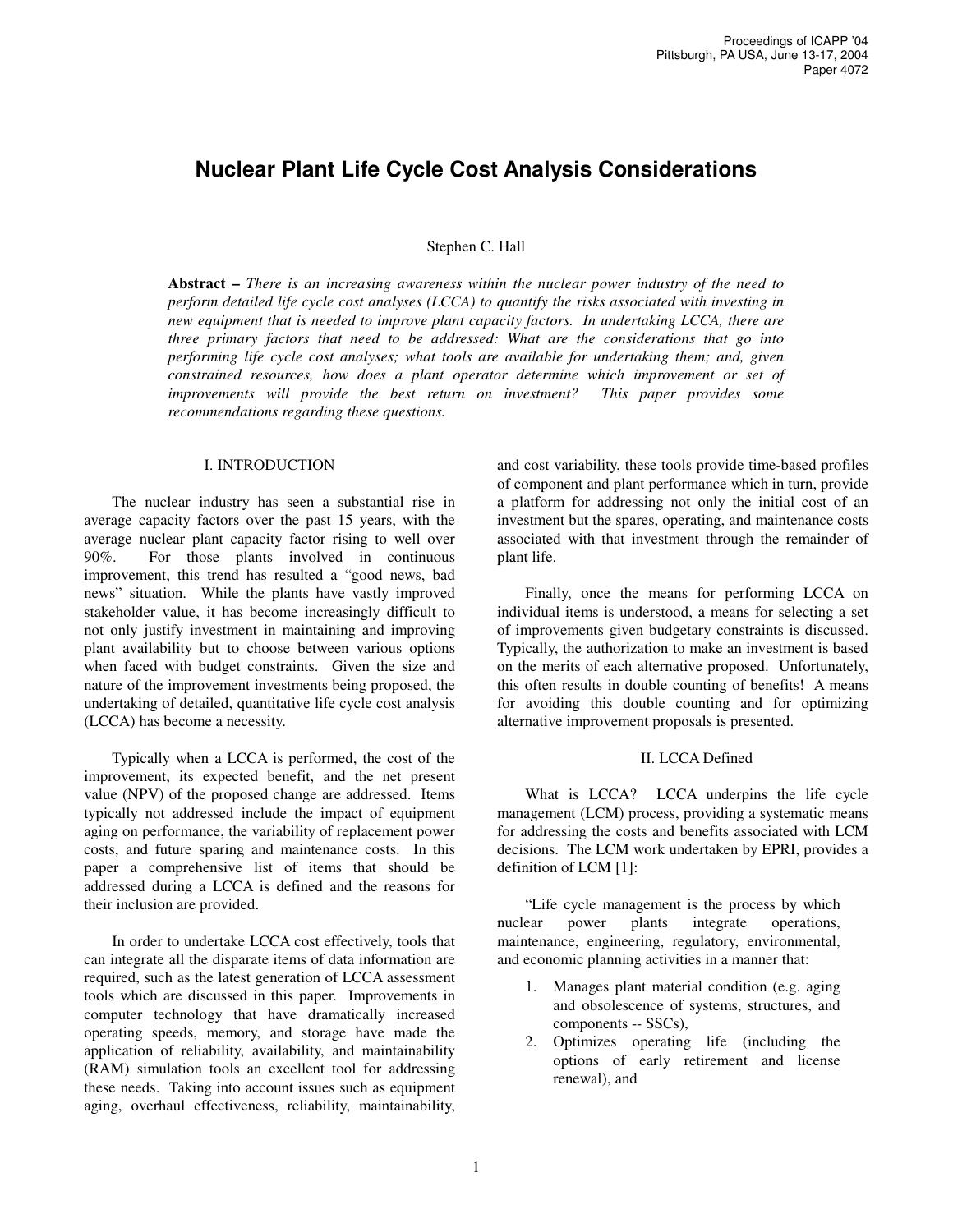3. Maximizes plant value while maintaining plant safety."

The LCM process discussed in [1] consists of two parts – technical evaluation and economic evaluation. LCCA is process in which future costs for the acquisition, implementation, operation, and maintenance of new equipment or systems is addressed.

## *II. LCCA Considerations*

In undertaking LCCA, there are number of aspects that must be addressed. These aspects may be broken down into the following categories:

- Cost and revenue influences
- Economic factors
- Determining the magnitude of change
- Data uncertainty

Each of these categories is addressed in the following subsections.

#### *II.A. Cost and Revenue Influences*

The objective of undertaking a LCCA is to determine whether a proposed action will result in benefit to the plant stakeholders. Figure 1, based on the Risk Informed Asset Management (RIAM) concept developed by South Texas Project Nuclear Operating Company (STPNOC) [2] provides a view of a comprehensive cost model that can be used to address the cost benefit of any proposed option. The goal is ensure that a proposed action will result in an increase in the plant's NPV.

With the premise that the model illustrated in Figure 1 is a closed loop system, the following observations are provided:

- 1. Any improvement offered that would reduce safety would probably be rejected. It assumed that a proposed reduction in safety would ether result in relicensing costs or regulatory action that would result in change that was not beneficial.
- 2. The areas most susceptible to volatility or uncertainty (and the primary cost drivers) are Market Prices for Electricity Sales, Unplanned Generation Losses, and Maintenance Costs.
- 3. The impact of unplanned generation losses and corrective maintenance (CM) costs are linked in that the frequency and duration of component and system failures affects the level of generation losses and the frequency and severity of component or system failures affecting CM material and labor costs.
- 4. The effect of efficiency and heat rate tends to remain relatively static over a given period. Changes, when they do occur, are relatively predictable because of the time and resources required to address engineering and regulatory issues.
- 5. The remaining revenue and cost areas can be forecast with some predictability and will typically have less of an influence on the benefit cost of a proposed improvement.

## *II.B. Economic Factors*

Within the nuclear industry, the performance of a LCCA typically results in a calculation of the NPV of both benefit and cost of a proposed change.<sup>1</sup> A number of formulas for calculation of NPV exist. The following formula, contained in Appendix C of [1] is one that has been used frequently and proven to be acceptable:

$$
NPV = \sum_{j_{first}}^{j_{last}} C_j \left[ \frac{1+k}{1+d} \right]^{(t_j - t_{NPV})}
$$

Where:

| $NPV = net present value of LCM cost$           |
|-------------------------------------------------|
| components through last period evaluated        |
| $jfirst$ = first year for which costs are to be |
| accumulated                                     |
| $jlast$ = last year for which costs are to be   |
| accumulated                                     |
| $C_i$ = year j cost in today's dollars          |
| $d =$ discount rate (cost of money)             |
| k= inflation rate plus real escalation rate     |
| $t =$ year in which cost is to occur            |
|                                                 |

 $t_{NPV}$ = year for which NPV is to be computed

At some utilities, different values for the discount rate may be used for calculating the NPV of costs and benefits. Additionally, different rates may be used for calculating the NPV of hardware and of labor costs.

<sup>&</sup>lt;sup>1</sup> It is recognized that other measures for accepting or rejecting a proposed change may be based on a positive benefit to investment ration or require a certain cash flow requirement. It can be argued that determination of these measures must still account for net value either on a periodic or cumulative basis.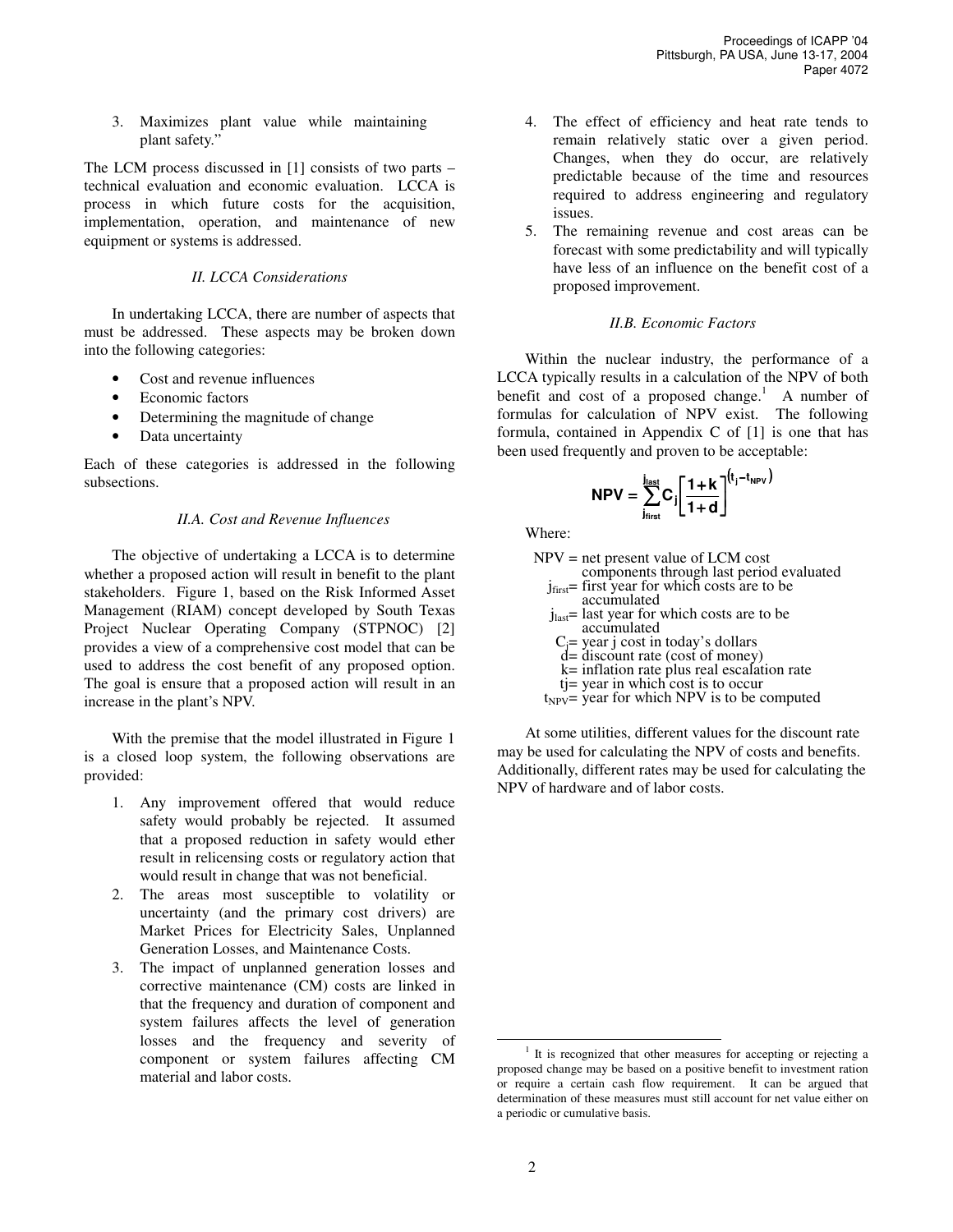

**Figure 1. RIAM Value Map**

### *II.C. Determining the of Magnitude of Change*

.

The performance of a LCCA relies on determining the expected change in the plant's capacity factor<sup>2</sup> that is attributable to a proposed improvement or set of improvements. Simplistically, the process is as follows:

- 1. A change is proposed and the cost of that change ascertained.
- 2. A model is used to determine the change in CF attributable to the proposed change
- 3. The change in CF is converted to a value using the following (or similar) equation:

## Benefit(\$) = $\Delta CF$  x (\$/MW-Hr) x Capacity (MW) x Period (Hr)

Changes in CF are either the result of a change in the equivalent availability<sup>3</sup> of a plant or its efficiency. Experience has shown that the majority of proposed plant

improvement changes are focused on improving component and system availability rather than thermal efficiency. Because of this and the relative infrequency of efficiency improvements, this paper will focus on how changes in component and system availability affect changes in the capacity factor. It is assumed that there is a similar process for addressing changes in efficiency.

Reliability, or more appropriately, reliability availability, and maintainability (RAM) models are used to determine the magnitude of change in CF for a proposed change in component or system availability. Logic dependency models, typically represented by fault trees or reliability block diagrams (RBD), are coupled with appropriate failure frequency and repair data to calculate the capacity factor of the plant for a given set of conditions. To determine a change in CF, the failure rate and/or the repair time that characterize the proposed change are placed in the model and the CF recalculated.

The process described above appears relatively simple. However, its implementation can be complex and resource intensive. The RAM models developed to evaluate these changes not only require failure and repair

 $2$  Defined as the ratio of net electricity generated, for a given period of time, to the energy that could have been generated at continuous full-power operation during the same period of time.

<sup>&</sup>lt;sup>3</sup> Equivalent availability accounts for generation losses due to derates as well as full outages.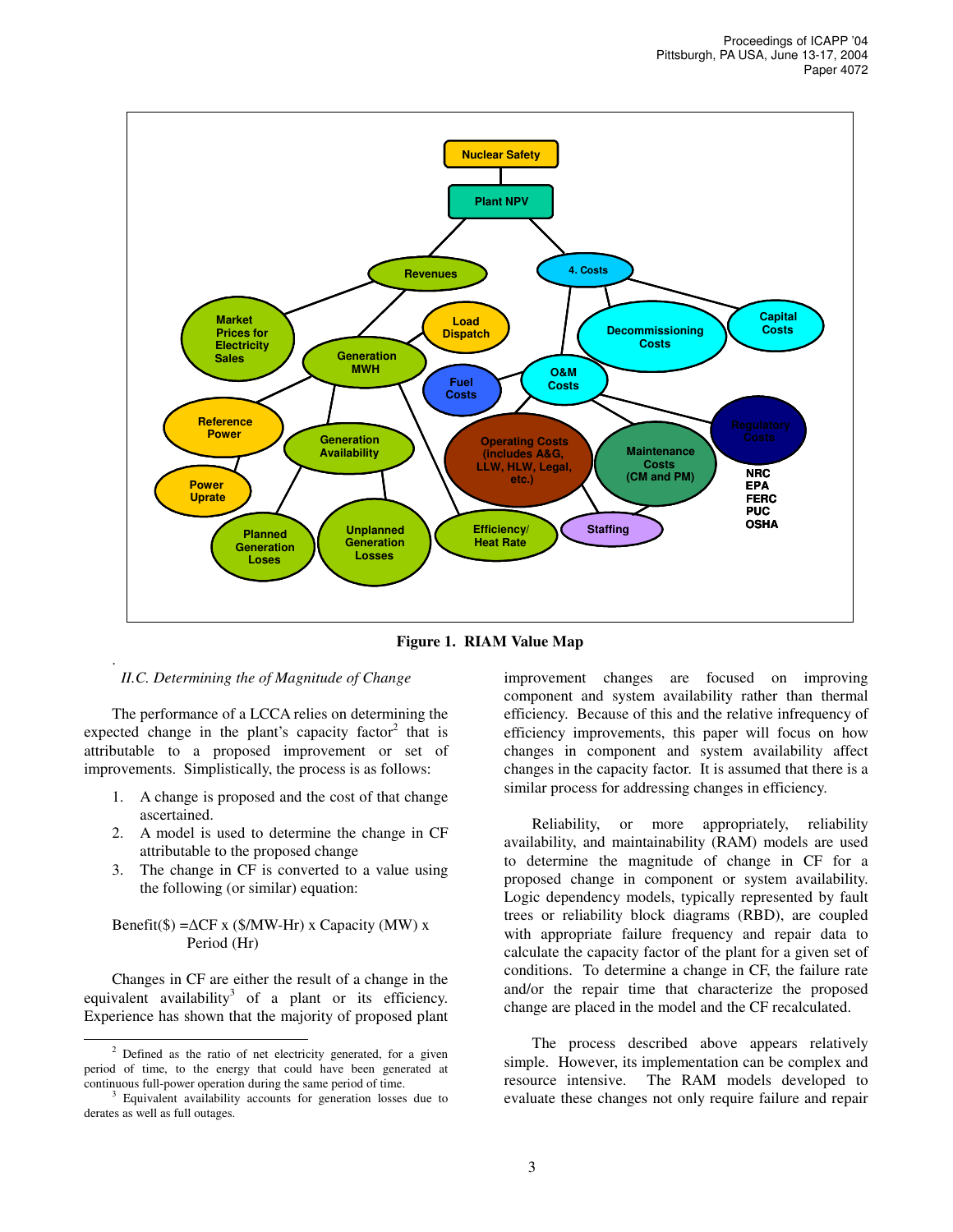data that is representative of the plant modeled they also need to address:

- Regulatory requirements (e.g., tech specs)
- The affects of component aging and overhaul effectiveness
- The operation of components and systems consisting of multiple trains (e.g., condensate pumps)
- The operation of standby systems and components
- The availability of maintenance and spare parts resources

## *II.D. Data Uncertainty*

There is a significant degree of uncertainty associated with certain elements of LCCA. The primary uncertainties associated with LCCA are:

- The value of replacement power cost influencing this are the affects of global and local market forces.
- Failure and repair data typically, failure and repair data used in models reflect *average* values that represent the mean of an underlying distribution. Uncertainty can also apply to the amount of time a component is unavailable due to planned maintenance.
- Data distributions  $-$  the underlying distribution assumed for failure frequencies (and to a lesser extent, repair times) affect the behavior of RAM models. For example, if an exponential failure distribution is assumed, maintenance will have no affect on average availability. If however, a Weibull or Normal distribution is assumed, maintenance will have and affect.
- Logistics data  $-$  given a failure, the availability of spares (and the resources to effect the repair) can affect the time a component is inoperable. Should a spare not be available, the time required to order and receive the part can vary from a few hours to weeks, significantly increasing downtime.
- The values for inflation, escalation, and discount rates used for NPV calculations can vary significantly. During the 1980's and early 1990's, the inflation rate was consistently greater than the discount rate; recently the reverse has been true. While is difficult (if not impossible!) to foresee how these factors will change over time, their changing nature should be kept in mind when evaluating the NPV over a 10 to 20 year period

## III. LCCA TOOLS

As seen from the previous section, the performance of a LCCA requires the integration of a number of factors. Indeed, for a typical plant, an LCCA will require:

- An availability model reflecting the operation and design of the plant
- Failure and repair data (and underlying distributions) for all systems and components reflected in the model
- Costs for:
	- − Equipment procurement, installation, and test (or overhaul/refurbishment of current equipment)
	- − Periodic maintenance (labor and material)
	- − Spares
	- − Replacement power
	- Fuel, operating, regulatory, and decommissioning
- Refueling and other periodic maintenance schedules
- NPV calculation variables
- Logistics data (spares order and ship time, labor mobilization time)

The performance of a comprehensive LCCA that integrates of all these factors could not be accomplished in a cost effective and timely manner if it were not for the existence of high-speed computers and relatively low cost, proven RAM assessment tools. The question then becomes, which tool might best meet the needs of a comprehensive LCCA? Is a fault tree or RBD approach desired? Ultimately the answer will be driven by the ability of the tool to integrate the above information, desired output, and the cost of developing/modifying models to support the LCCA.

#### *III.A. PRA and RAM Analysis*

In some minds, there is some confusion between probabilistic risk assessment (PRA) and RAM analyses. Since they rely on the same logical rules (e.g.,**OR**; **AND,** etc.) they are thought to be equivalent, but this is a misconception. The primary use of PRA is to address issues that affect the nuclear safety. Because of its nature, PRA is focused on determining the *probability* of an unlikely event occurring (i.e., core damage). The impact of the unlikely event on the CF is of secondary importance. PRAs are accomplished through the application of sophisticated software tools such as EPRI's CAFTA. Until recently, an overwhelming portion of reliability-oriented work has been done in support of probabilistic risk analysis (PRA).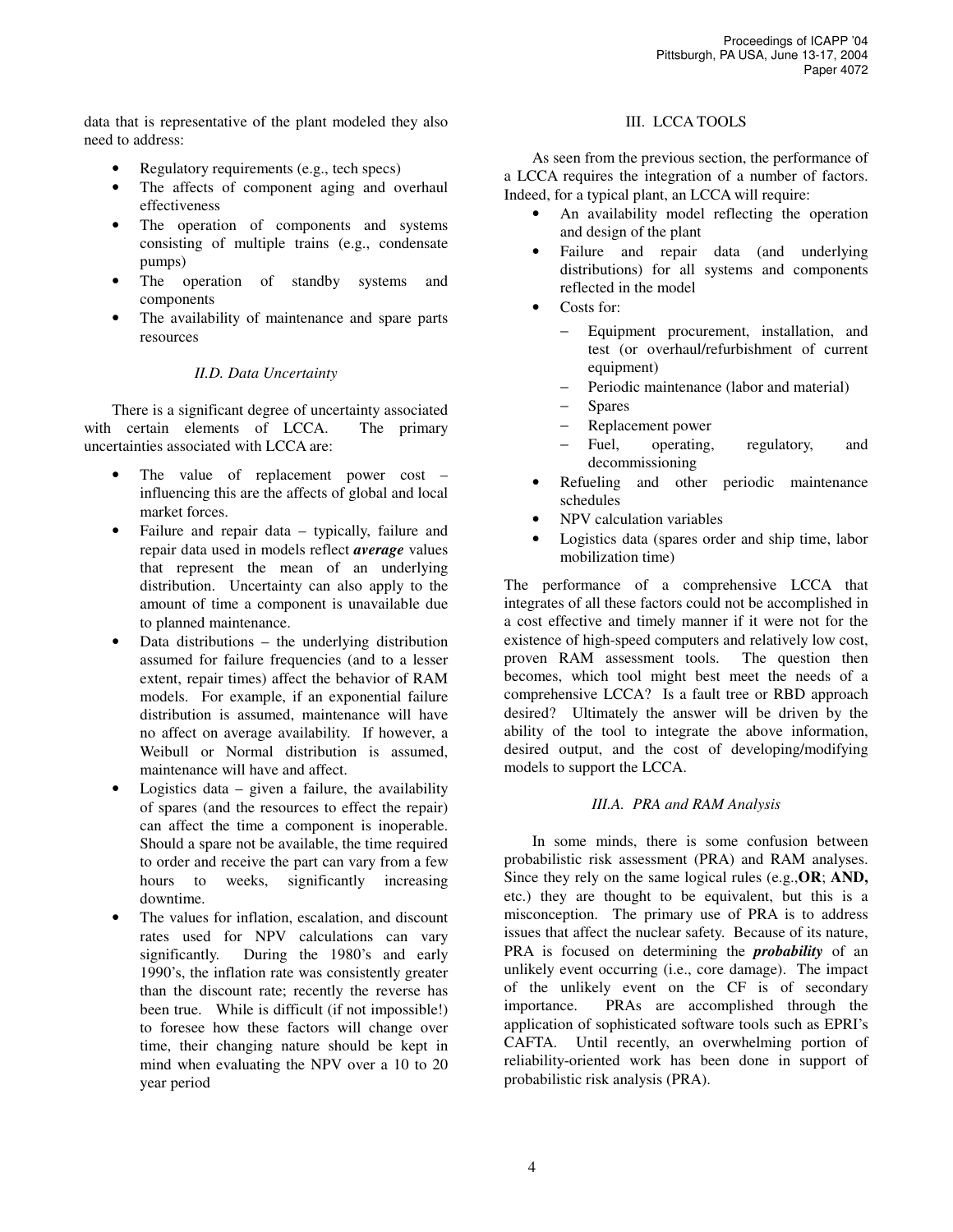In contrast to PRA, RAM assessment is focused on addressing the frequency of occurrence of more likely events and their impact on the ability of the plant to export power to the grid. Because of the historical focus on safety, relatively little RAM analysis has been done in the nuclear power sector. This is not true however in the gas turbine and steam fossil sectors. These plant types have been assessed using simulation-based RBD oriented applications that have recently become available.

#### *III.B LCCA Output*

The primary goal of a LCCA is to determine the cost benefit of a proposed plant improvement or change in an operations procedure. Management will not only want to know what is the cost benefit of a proposed solution is but will also wish to know the uncertainty surrounding that estimate. Table 1 is an example of results obtained by the author after performing a LCCA of a hypothetical case that involved recommending the best alternative proposed for a main generator improvement. These changes in NPV not only indicate the required net benefit and the uncertainty surrounding the mean value, they also reflect the variables discussed above.

|                            | <b>ALTER-</b><br><b>NATIVE</b> | <b>ALTER-</b><br><b>NATIVE</b> |
|----------------------------|--------------------------------|--------------------------------|
| <b>PARAMETER (100K \$)</b> | $B-A$                          | $C-A$                          |
| Most Likely NPV Change     | $-1.26$                        | 6.23                           |
| Mean NPV Change            | 3.67                           | 16.8                           |
| 5%tile NPV Change          | $-4.22$                        | $-4.32$                        |
| 25% tile NPV Change        | $-0.75$                        | 5.91                           |
| 50%tile NPV Change         | 2.23                           | 12.9                           |
| 75% tile NPV Change        | 6.29                           | 24.5                           |
| 95%tile NPV Change         | 16.3                           | 51.5                           |
| Optimum Choice             |                                | O                              |

#### **Table 1. Improvement Alternative Benefit/Cost Results**

These results are based on values reflected in graphs similar to that illustrated in Figure 2. That figure illustrates the distribution of potential NPV changes between Case A and Case B.

There are additional LCCA outputs that can support decisions based on LCCA. The output illustrated in Figure 3 provides a time based forecast of the costs and benefits involved in replacing Feedwater Heaters. Figure 4 is an example of a time-based forecast of for an example PWR unit with a two year refueling cycle. The benefit of this output is that provides a insight into the expected CF might be at any particular time in the future, allowing managers to plan for outages a times when demand may

be less or, if there is a downward trend in forecast performance, determining the appropriate time to implement design changes.



**Figure 2. Distribution of NPV Changes between Case A and Case B**



**Figure 3. Feedwater Heater Operating Forecast**



**Figure 4. Time-based CF Forecast**

#### *III.C. LCCA Tool Selection*

Given the range of inputs and uncertainties that must be addressed and the desired output, which tool is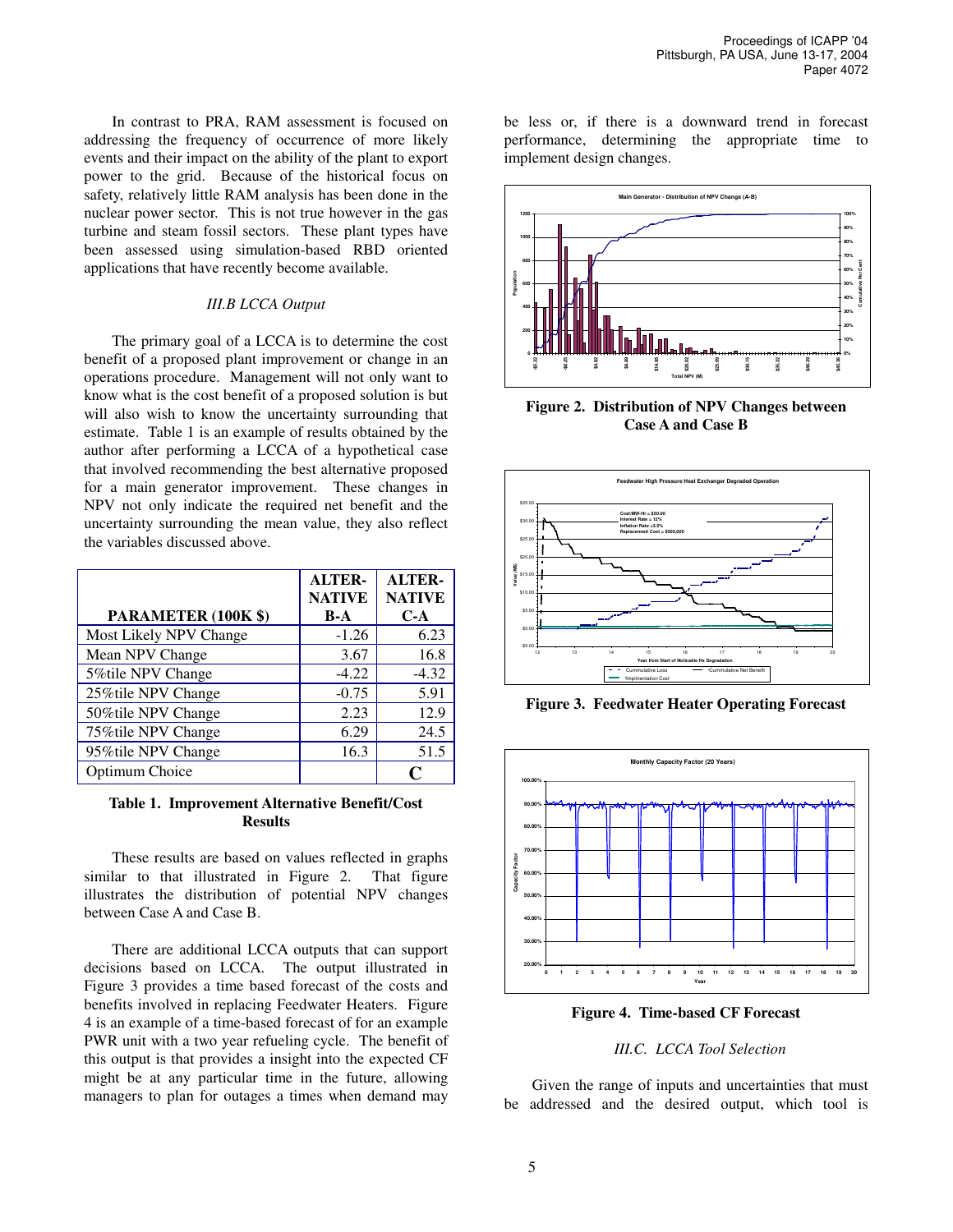preferable for performing LCCA? The author believes that there are four criteria on which that decision must be based:

- 1. The ability to address component aging and maintenance effectiveness
- 2. Timeliness and ease of evaluation
- 3. The cost of the software used to support LCCAs.
- 4. The cost to develop the model and maintain it so that it reflects the "as built" condition of the plant.

To the author's knowledge, no single stand-alone application currently fulfills these criteria. To date, LCCAs have been performed using either:

- 1. A combination expected value RAM assessment tools (e.g., fault tree applications), electronic spreadsheet applications, and generalized commercial parameter simulation applications, or
- 2. A combination of a Monte Carlo-based RAM simulation tools and electronic spreadsheets.

Which of these tool sets is preferable? This question is best answered by an assessment of how well each tool set meets the listed criteria.

When the ability to address component aging and maintenance effectiveness are considered, the RAM simulation based tool is preferred. This preference is based on a number of technical reasons that are beyond the scope of this paper. (The preface to Reference [3] provides a detailed discussion of the fundamental differences between simulation and expected value modeling approaches). The simulation process relies on selecting failure frequencies and repair times from probability distribution functions. Since the simulation process tracks system and component age and is "aware" of time passed, the use of time sensitive distributions such as the Weibull accounts for component aging. It also allows for addressing maintenance effectiveness by resetting the age of the component to zero (or some lesser age) through the use of conditional logic within RAM simulation application. This is not the case with expected value systems because of an underlying assumption that failure rates are exponentially distributed and insensitive to time and repair.

The second criterion, timeliness and ease of evaluation, is driven by the need to support the decision process in a timely manner. Time frames for performing LCCAs are typically compressed, and, given the number of variables to be addressed, resources for performing them limited. Again, the RAM simulation-based approach is preferred. While an expected value application can determine the value of CF for a given set of conditions in

the order of seconds, a significant number of these evaluations would need to be performed to account for each potential plant operating state, and, if so desired, determine the CF over time. This potentially large number of evaluations imposes a file management and post-processing regime that can slow the evaluation process. The time required to perform a LCCA evaluation using a RAM simulation application can vary from few minutes to a few hours depending on the complexity and size of the model, the number of life histories simulated, and the speed and capacity of the computer on which it is operated. Unlike the expected value applications, the simulation application uses and evaluates a single, unified model that accounts for all potential operating states and determines the value of CF over time. The file management burden is essentially eliminated and postprocessing requirements reduced.

When the cost of the application software is considered, the expected value application tool would be preferred. Many of the expected value applications such as the EPRI sponsored CAFTA fault tree application are free to the nuclear utilities involved with EPRI's risk and reliability tools. For many other nuclear utilities, the cost of acquisition has already been amortized and is no longer an issue. Published costs for Monte Carlo-based simulation software vary from \$10,000 to \$75,000. These costs can be offset by the reduced costs involved in performing LCCAs and, when viewed in the context of the value they deliver and that they are used to support decisions that could involve millions of dollars, not unreasonable.

In the nuclear industry, when the cost to develop and maintain the model is considered, the use of nonsimulation approach has a slight edge over the simulationbased approach. This is because most plants already have detailed models of the nuclear steam supply system that were developed for the performance of PRAs. In addition, the processes for managing quality assurance and configuration control are in place. However, very few plants have developed models for balance of plant systems – the systems that are most likely to be the cause of generation losses. In a recent development, efforts have been undertaken that will allow the automatic incorporation of PRA fault tree elements into RAM simulation models and thereby reducing the costs of model development.

## IV. IMPROVEMENT OPTION SELECTION

Typically, a LCCA is performed to address the advisability of implementing a specific improvement option or selecting the best one from a range of options. The process is focused on evaluating a given component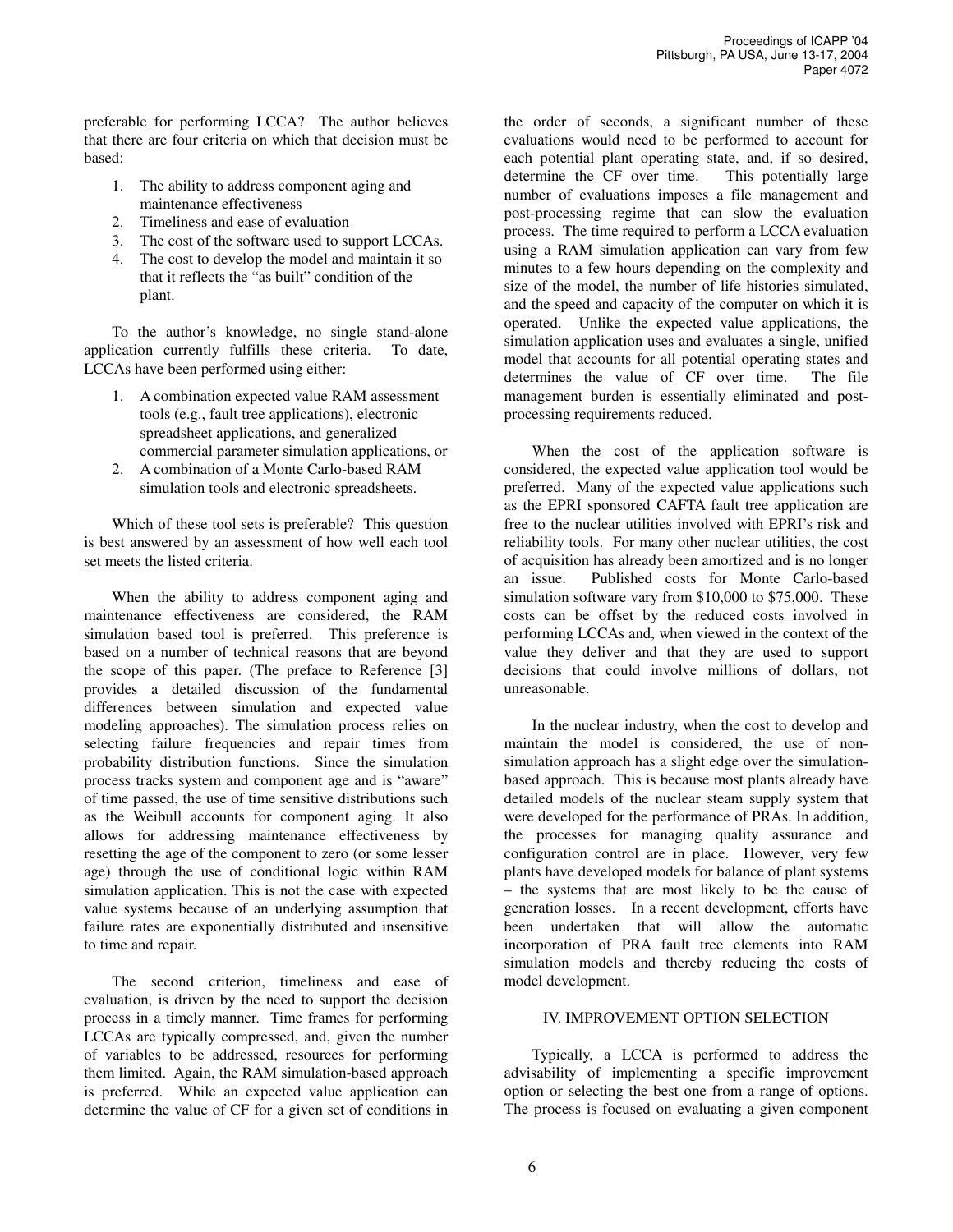or system, independent of improvements proposed for other components or systems. The selection of the range of improvements optimized to provide the greatest return to the plant, as a whole, is not a straightforward process of selecting alternatives based solely on a single criterion such as expected NPV. A number of different elements must be addressed:

- Is there sufficient budget available to implement a set of projects in a given year?
- Even if sufficient budget is available is there sufficient outage time available to implement a proposed change?
- Does a proposed change in component availability have a linear affect on unit availability? If one is dealing with redundant components or systems (e.g., four condensate pumps operating n parallel with three at any one time required for 100% plant output), the assumption of linearity is incorrect. In the redundant case, especially with installed spare capacity, no discernable improvement in unit availability will occur unless the availability of more than one pump is improved. Moreover, the improvement in the availability of each additional pump will not result in equal improvements in unit availability.
- Given competition for resources between different units, how is a proposed improvement selected that benefits the company as a whole?

One possible means of addressing these complexities was developed by EPRI in the late 1980's and is still valid [4]. The process, summarized below, was applied to fossil units at two different utilities [5]. At one utility it was used to optimize the implementation of approximately 30 different proposed alternatives at three units. At the other, it was used to optimize 180 proposed alternatives at 12 different units. In both cases, the process resulted in a reduction in the investment required and an increase in the forecasted return.

The improvement life cycle cost optimization process employs a four-step iterative approach as illustrated in Figure 5.

The first step in the process is to collect the information and data related to the improvements under evaluation. The second step is to apply an economic screening criteria and method to determine which improvement options are potentially cost beneficial. The third step considers various constraints such as funding limitations, outage schedules, and manpower limitations to further evaluate the candidate improvements. The final step of the approach is to evaluate surviving candidate improvements through a dynamic program algorithm to arrive at a



**Figure 5. Cost Optimization Process**

sequence of improvements that provide the greatest net benefit within established constraints. As will be shown, LCCA applications like those discussed above would be used in steps 2 and 4 of the process.

#### *IV.A. LCC Optimization Step 1 – Data Collection*

In order to implement the life cycle cost optimization process it is necessary to establish a relationship between the cost of implementing an improvement and the expected benefit of that improvement. That relationship is established by determining the cost of the improvement, estimating the expected increase in component availability resulting from that improvement, calculating the effect of the component availability change on overall unit equivalent availability or capacity factor and converting the change in unit equivalent availability into a benefit based on an increase in net generation revenue. To accomplish that, the following information is required:

- A listing of the reliability, availability, maintainability (RAM), and efficiency improvement options under consideration
- The cost required to implement each improvement option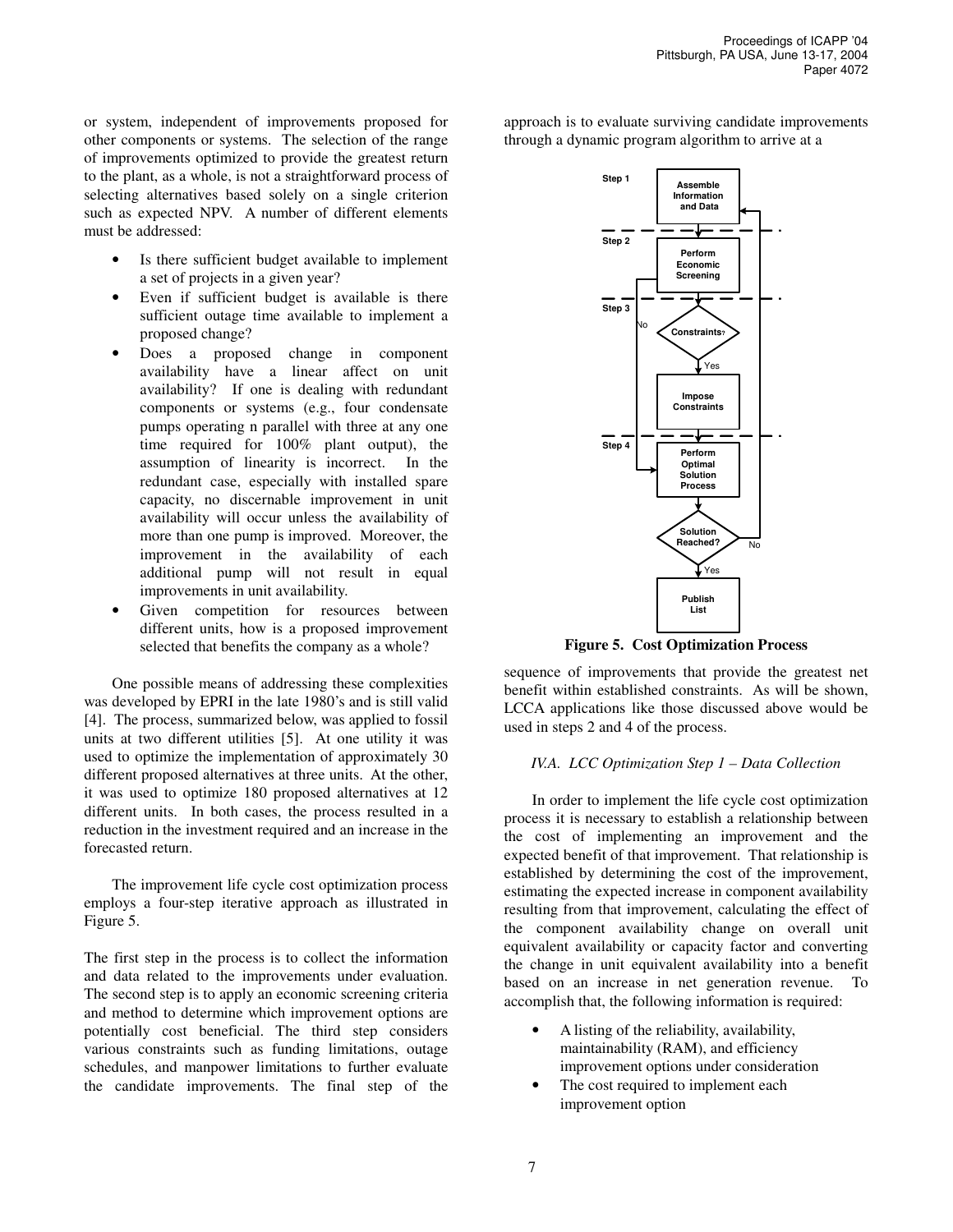- The time and resources required to implement each change
- For RAM improvements, the actual or estimated change in event frequency and/or downtime resulting from each improvement option
- For efficiency improvements, the expected percent increase in net revenue from either decreasing the fuel cost or in increasing net generation capability.
- An LCC simulation or expected value model and associated baseline data for the plant (or plants) to be evaluated
- The cost relationships between unit availability and costs such as replacement power, fuel, and operations and maintenance expenditures
- Identification of funding, schedule, or other resource constraints
- Economic factors such as escalation, discount, and interest rates

A LCC model is used to assess changes in unit availability that may occur due to changes in component RAM characteristics so that the relationship between availability and production costs can be studied quickly and accurately. The need for information relating to constraints is required because the cost optimization methodology must be responsive to the possibility of limited capital, outage time, or the labor and engineering resources available for implementing improvements. This is especially true for improvement projects that must compete for funding.

## *IV.B. LCC Optimization Step 2 – Economic Screening Analysis*

An economic screening analysis is used to identify those candidate improvement options that have the potential for producing a positive net benefit. This initial economic screening assumes that the proposed improvements are independent. Before beginning this analysis, a LCCA would be performed for the plant (or plants) to evaluate the effect that changes in component availability have on unit production. The output of the evaluation would be a criticality ranking  $(C_i)$ . This ranking indicates, for each component or event, the increase in unit productivity to be expected if that component were to achieve "perfect" availability, i.e., its availability becomes 1. The forecasted change in component availability for a given proposed improvement  $( \Delta A_c )$  is then multiplied by he component's criticality ranking  $(C_i \times \Delta A_c)$  to calculate the approximate change in unit availability that can be expected from implementing that change. This initial screening relies on the assumption that the relationship between component and

unit availability is linear. As Figure 6 illustrates, this relationship can be non-linear. However, the relationship can be linearly approximated for small changes in component availability. For each proposed RAM improvement, the expected increase in unit production is then used to estimate the increase in annual megawatt hours that may be expected from a specific component improvement. To calculate the change in expected megawatt hours  $(\Delta MW-Hr)$ , the following equation is used:

 $\Delta$ MW-Hr =  $\Delta$ A<sub>u</sub> x (Unit Net Capacity) x (Scheduled Operating Hours)

The increase in power production can then be converted to an expected revenue increase and compared to the cost of making the component improvement.



**Figure 6. Component/Unit Availability Relationship**

Improvements proposed for increasing efficiency would be economically screened as follows:

If the proposed change resulted an increase in net capacity, the benefit would be calculated using the following equation:

$$
\Delta MW \cdot Hr = A_u \times \Delta(Unit Net Capacity) \times
$$
  
(Scheduled Operating Hours)

As before, the increase in power production can then be converted to an expected revenue increase compared to the cost of making the component improvement.

If the proposed change resulted in lowering fuel costs, i.e., less fuel is required to generate the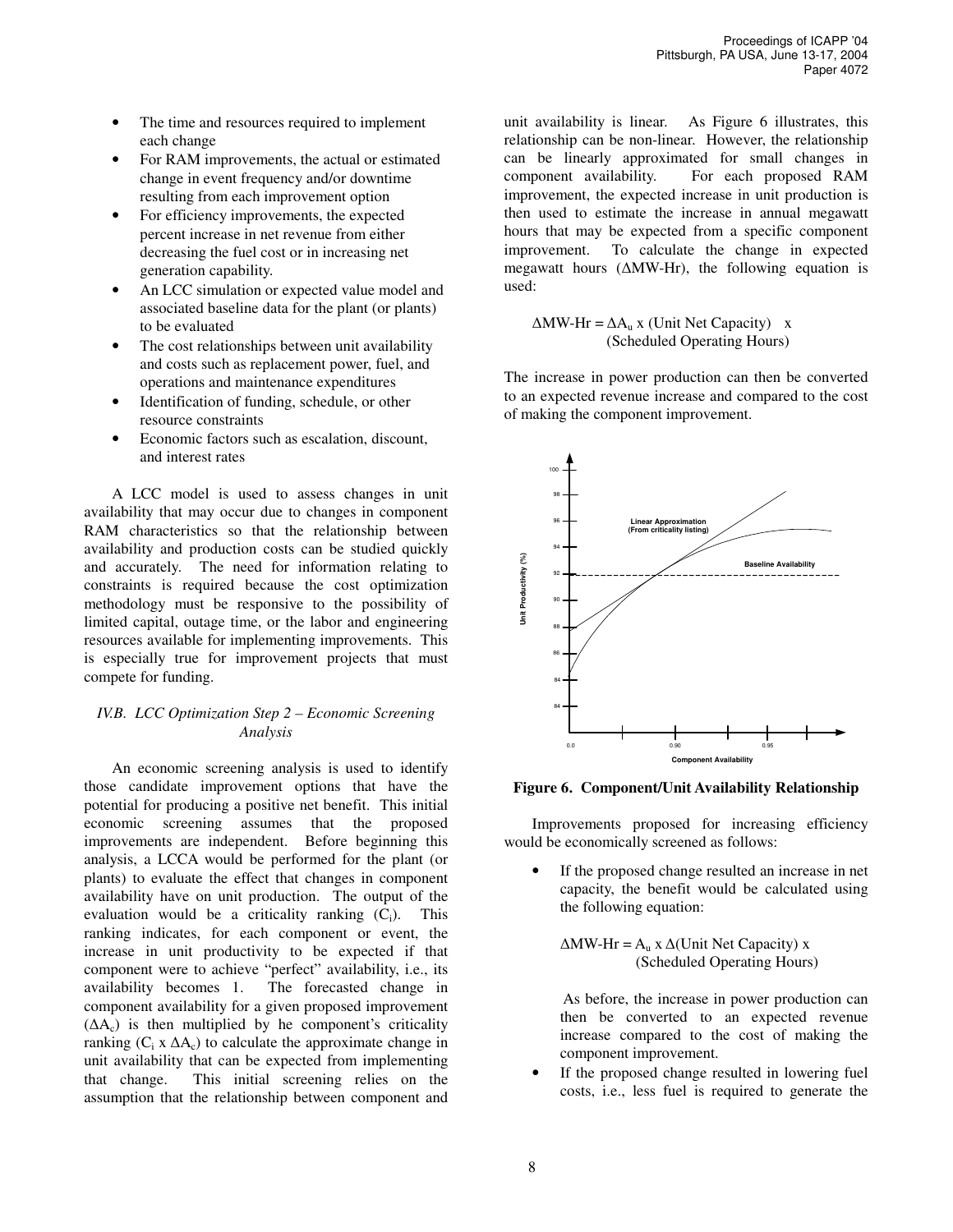same amount of power the following equation would be used to calculate the expected benefit:

## Benefit = MW-Hr's  $x \Delta(Cost/MW-HR)$ Where MW-Hr's  $= A<sub>u</sub> x$  (Unit Capacity) x (Scheduled Operating Hours)

Should there be other cost factors affected by changes in unit productivity, these too can be estimated in a similar manner. Those component improvements that would provide a cost savings greater than the investment cost then become potential economically viable improvement candidates because, as we will see later, they may be dropped from consideration for other reasons. If so desired, the present worth of the costs and benefits can be used in the economic screening process to account for the time value of money over the life of the change.

The output of the economic screening process is a list of potential economically viable improvement projects. These projects, with their costs and benefits, are then analyzed considering additional constraints (e.g., minimum cost-benefit ratio, must do for regulatory reasons, negative impact on safety, etc.) that may be desired.

# *IV.C. LCC Optimization Step 3 – Optimization with Constraint*

The third step of the analysis considers any stated constraints on the improvement process such as funding limitations or manpower resources. If there are no constraints, or the constraints are not exceeded, the optimization process can proceed to the optimal solution process. If the limitations of any constraints are not satisfied, an integer program (IP) algorithm is applied to the economically screened candidate improvement options prior to last step. The objective of the IP algorithm step is to choose the combination of improvements that provide the optimum benefit while satisfying the limitations of each constraint. The IP step assumes that the benefit resulting from each specific improvement will not affect the benefit of other improvements and that the total benefit is the sum of each individual benefit.

The result of using the IP is a list of candidate component improvements that maximize the net benefits and meet the imposed constraints. If the assumption of independence and linearity reflected the actual relationship between component and unit availability, the IP would provide the final optimum set of improvements. However, as seen in Figure 6, the relationship between component availability and unit availability is often nonlinear and experience with LCC models has shown that component improvement effects are not independent.

.

## IV.A.4. Step 4 – Optimal Solution Process

The final step in the optimization process is to apply a dynamic programming (DP) algorithm to the set of candidate improvement options. The objective of the DP algorithm is to optimize the solution set taking into account any non-linearities that exists between component and unit availability and any interdependency that can exist between components. This is done by making a sequence of selections, which if the process were prematurely terminated, the changes selected to that point would still be optimal.

As each component improvement is selected and the baseline design or operation of the unit is changed (via the LCCA model), then the ratio of changes in unit availability to changes in component availability of the unmodified components will either increase, decrease, or remain the same. Because of these changes, it is possible that some component improvements that were previously not cost beneficial will become beneficial. Conversely, it is also possible that some improvements will no longer be beneficial. The unpredictable effect of changes on component criticalities  $(C_i)$  is investigated using the DP algorithm. Note that this DP algorithm is dependent on the same constraints imposed by the IP algorithm.

The DP algorithm is a process that methodically addresses the expected benefit of implementing alternative sets of improvement candidates to ascertain the set that will provide the greatest net benefit. As each improvement candidate is implemented and the baseline design or operation of the unit is changed (via the LCCA model), the economic screening and imposition of constraints processes are again done on an iterative basis. The economic screening is accomplished with the new baseline design; the imposition of constraints is accomplished with a reduction in the constraint equal to the cost of the candidate improvement(s) implemented.

The result of these optimal analyses is a chronologically ordered list of recommended improvements that should provide maximum return on an improvement investment considering all constraints.

This process has a great deal of relevance to utilities in that it provides a repeatable, verifiable process for determining for selecting proposed LCM projects when faced with limit budgets and other constraints. Because of the nature of the process, it results in a rank ordering of projects that will provide the greatest return to the unit or owner.

#### V. CONCLUSIONS